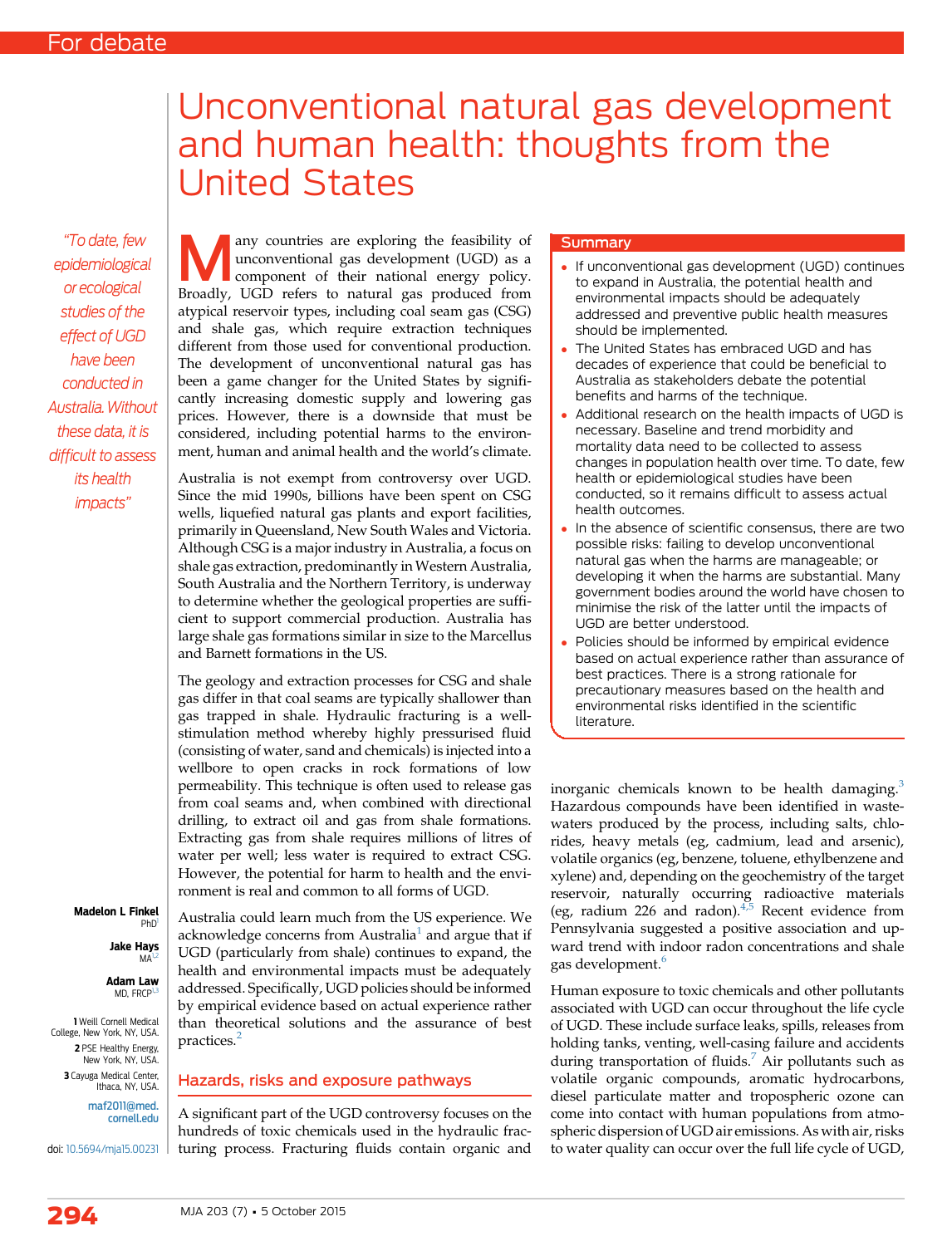and surface water and aquifer contamination has been linked to UGD on numerous occasions. $8-12$ 

Potential exposure to endocrine-disrupting chemicals (EDCs) is an increasing concern in the context of UGD, primarily because these chemicals, even at low levels of exposure, interfere with the body's endocrine system and multiple other physiological systems to produce adverse developmental, reproductive, neurological and immune effects.<sup>[13](#page-3-0)</sup> EDCs present a unique hazard particularly during fetal and early childhood growth and develop-ment, when organ and neural systems are forming.<sup>[14](#page-3-0)</sup> The epigenetic effects of EDCs must be better understood. Unfortunately, epigenetic research has been hampered in the US by an incomplete listing of chemicals used in hydraulic fracturing.

There are other health, environmental and social concerns associated with UGD, including its contribution to methane emissions and climate change; $15,16$  depletion of water supplies (of particular importance to Australia, as it is considered to be the world's driest inhabited continent); the management (storage, treatment, and disposal) of wastewater produced; noise pollution;<sup>[17](#page-3-0)</sup> social justice and community concerns; $^{18}$  $^{18}$  $^{18}$  seismic activity; $^{19}$  $^{19}$  $^{19}$  and ecosystem disruption and habitat loss.<sup>20</sup> Of the more than 480 peer-reviewed journal articles pertaining to these impacts (as of May 2015), more than 75% were published since 1 January 2013; the overwhelming majority of these focus on UGD and the impact on the environment in the US.<sup>[21](#page-3-0)</sup> The rapid growth in UGD activities has occurred without health and epidemiological studies designed to assess the short- and long-term impacts of UGD.

### The need for empirical studies

As the pace of UGD increases globally, well designed peer-reviewed studies on its health impacts are needed. Health impact assessments, environmental epidemiological studies and ecological studies to assess the burden of disease in populations, as well as descriptive trend studies, are important means to empirically document the impact of UGD on health and wellbeing. Baseline and trend morbidity and mortality data need to be collected and analysed before and during UGD activity in order to assess changes in population health over time. Unfortunately, in the US, few health impact assessment studies have been conducted before or even during UGD activities, and there have been even fewer well designed epidemiologic studies.

Although adverse health effects may appear fairly quickly after exposure in some individuals, specific diseases may take more time to develop (eg, cancers; harm to the reproductive, endocrine and nervous systems; and delayed developmental effects). A higher incidence of asthma, cancers, heart disease and the effects of endocrine disruption on the developing fetus as well as infants and children only become evident over time, and confounding factors must be taken into account. Certainly, the potential for harm will vary by proximity to operations; type, pathways, duration and route(s) of exposure; and the



safety culture of the operators. Comparison populations are necessary to assess the association of the hypothesised risk factors to disease development.

The limited evidence from the US should serve as a warning to those intent on expanding gas extraction in the absence of epidemiological studies. For example, an association study analysing randomised survey data suggested higher reported health symptoms per person among residents living closer to natural gas wells.<sup>[22](#page-3-0)</sup> Another study demonstrated a greater prevalence of some adverse birth outcomes, including congenital heart defects for neonates born to mothers living in areas of higher-density UGD.<sup>[23](#page-3-0)</sup> Yet the current evidence leaves many questions unanswered. This neither implies nor excludes that there is little or no harm from UGD activities. There have been numerous reports of clinical signs and symptoms in the US, including its impacts on the respiratory system (sinus problems, coughing, throat soreness or irritation), the integumentary system (rashes or skin irritation), the neurological system (headaches, dizziness) and the gastrointestinal system (nausea or abdominal pain). $^{24}$  $^{24}$  $^{24}$  A causal connection to UGD has not yet been established by analytic research, but reported symptoms have been consistent across geographical space and are compatible with human exposure to contaminants associated with UGD. Self-reported survey data and other qualitative research already exist.<sup>[25](#page-3-0)</sup> These can help generate hypotheses and serve as the basis for more rigorous, analytic epidemiological investigations, which are needed to assess short- and long-term impacts of UGD on health.

## Concluding thoughts and policy considerations

Ultimately, in any nation, federal and local governments will have to assess the potential costs and benefits of UGD. As well as the various concerns outlined above, this consideration must also take into account production potential based on reserve estimates and capital expenditures required to develop unconventional natural gas.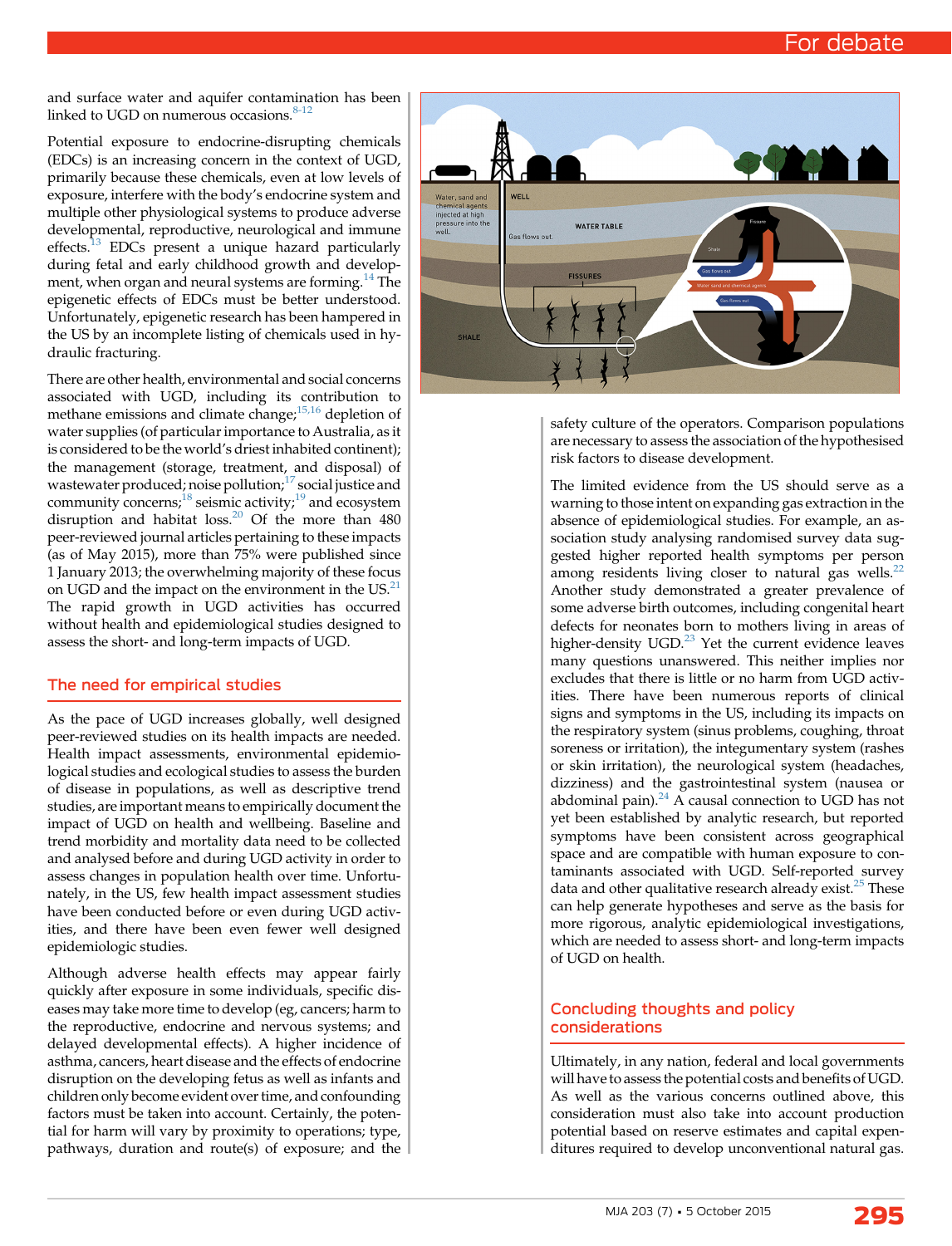This is particularly important for Australia, which will need to invest heavily in transmission infrastructure and export facilities.

Regardless of what governmental bodies decide, preventive public health measures should be put in place before expanding the development of unconventional natural gas. To assess trends and changes in morbidity and mortality, baseline data should be collected in areas where UGD is planned. There should be a system to track the risk of exposure to environmental agents and the incidence and prevalence of diseases. This could take the form of a health registry or roster, health response line, community reporting systems, or an environmental public health tracking system similar to that developed by the US Centers for Disease Control and Prevention (<http://www.cdc.gov/nceh/tracking>).

As Australia considers expanding UGD, particularly the extraction of shale gas, it should not necessarily follow the lead of the US. In the US, regulatory actions have generally been weak or ineffective and little attention has been paid to monitoring adverse harms to humans and animals. There must be full transparency in measuring, regulating and monitoring the impacts of the process; studies must be done to measure the potential short- and long-term harm to the environment as well as to animal and human health. To date, few epidemiological or ecological studies of the effect of UGD have been conducted in Australia. Without these data, it is difficult to assess its health impacts.

Many countries have decided to exercise caution as they debate the pros and cons of UGD. New York State recently banned high-volume hydraulic fracturing (and, effectively, shale gas development) based on a recommendation by the state Department of Health after a comprehensive review of the scientific literature.<sup>[26](#page-3-0)</sup> France and Bulgaria have banned the practice, and Scotland and Wales recently imposed moratoria. In Germany, the government has upheld a de-facto moratorium on shale gas development amid environmental and public health concerns, but is currently considering a nationwide law that would effectively delay shale gas development for at least 5 years.

As in US, UGD bans in Canada have been mixed. Large-scale UGD has been ongoing in parts of Western Canada (Alberta), whereas more densely populated parts of the country (Nova Scotia, Newfoundland, Quebec, New Brunswick) have imposed indefinite bans or moratoria on high-volume hydraulic fracturing. Other countries, however, are intent on moving forward despite the lack of more evidence of environmental and public health safety. China joined the US and Canada as only the third country in the world to produce shale gas on a commercial scale. Because of its dependency on Russian natural gas, Poland was especially keen on development and initial estimates from the Polish Geological Institute predicted enough shale gas resources to supply the country for  $35-65$  years.<sup>[27](#page-3-0)</sup> However, foreign investors have since pulled out of the country because of regulatory delays, public opposition and test flow results not high enough for commercial production. Australia has been somewhat divided on the issue and although there is significant interest in the expansion of CSG operations and shale gas exploration, some jurisdictions have implemented moratoria, including Tasmania and Victoria.

There is a strong rationale for precautionary measures.<sup>[28](#page-3-0)</sup> In the absence of scientific consensus, policymakers face two possible risks: either failing to develop unconventional natural gas when the harms are manageable, or developing it when the harms are substantial. Given recent evidence from the US, we believe there is strong support for minimising the risk of the latter. Based on the US experience, there have been significant impacts to the environment and health under current lax "best practices" and equally lax regulations. Australia would do well to consider the emerging evidence from the US as it debates the feasibility of the expansion of UGD.

Acknowledgements: The content of this article is based on a keynote address given by Madelon Finkel at a seminar on CSG, fracking and health held at the University of Sydney on 24 November 2014.

Competing interests: No relevant disclosures.

Provenance: Not commissioned; externally peer reviewed.

 $\odot$  2015 AMPCo Pty Ltd. Produced with Elsevier B.V. All rights reserved.

References are available online at [www.mja.com.au](http://www.mja.com.au).